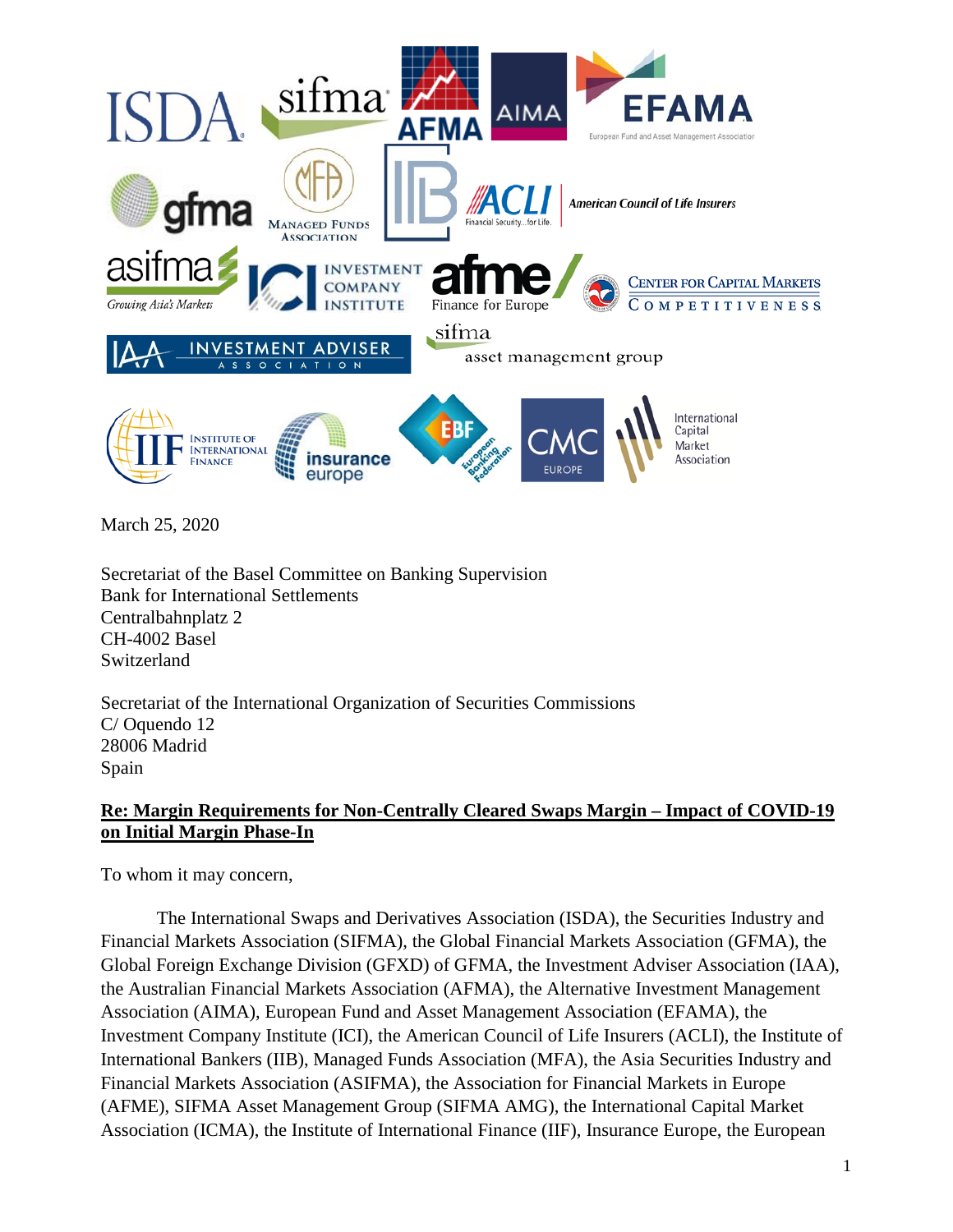Banking Federation (EBF), Commodity Markets Council Europe (CMCE) and the U.S. Chamber's Center for Capital Markets Competitiveness (CCMC) (together, the Associations<sup>[1](#page-1-0)</sup>) appreciate the efforts of regulators towards developing and implementing margin requirements for non-centrally cleared derivatives. In accordance with the Basel Committee on Bank Supervision and International Organization of Securities Commissions (BCBS-IOSCO) *Final Framework on Margin Requirements for Non-Centrally Cleared Derivatives* (Final Framework)<sup>[2](#page-1-1)</sup> regulators have established standards for margin requirements for non-centrally cleared derivatives (commonly referred to as "UMR"), to be phased in over time. In response to industry concerns and data which demonstrated the scale and difficulty of implementation<sup>[3](#page-1-2)</sup>, BCBS and IOSCO issued statements and a revised timeline<sup>[4](#page-1-3)</sup> for the phase-in to UMR requirements. Global regulators have taken, and continue to take, actions to confirm and codify these recommendations.

The Associations and our members are very appreciative of the steps taken by BCBS, IOSCO and global regulators to address the challenges of the final phases of UMR and market participants have been working diligently to meet these compliance dates. However, these efforts are being severely impacted by the global COVID-19 pandemic, and our members do not believe it is possible or practicable to meet documentation and operational requirements for the regulatory initial margin (IM) compliance dates on September 1, 2020 (Phase 5) and September 1, 2021 (Phase 6). We respectfully request that BCBS and IOSCO issue an immediate, public recommendation to global regulators to suspend the compliance dates for Phase 5 and 6, and that global regulators act swiftly to provide corresponding reassurance in their jurisdictions while they work to address necessary rule amendments or other means to effect this decision. As the overall impact of COVID-19 may not be known for some time, we suggest that decisions regarding a new timeline for the implementation of further phases of the IM requirements be delayed and reconsidered when relevant facts and circumstances are known. When markets are back to normal conditions and new Phase 5 and Phase 6 compliance dates are to be set, we kindly request that sufficient lead time be provided in order to complete implementation in a phased and reasonable period.

While our members have robust business continuity plans in place that are generally functioning well, given the overwhelmingly disruptive nature of the current epidemic, our members' efforts to prepare for the final phases of regulatory IM have been severely impacted due to personnel, systems and other issues. Staff have been displaced and repurposed given the increased market volatility. Work from home is limiting access to legal and operational documentation and limiting abilities to communicate with counterparties. These challenges are expected to worsen as markets continue to fluctuate, lockdowns broaden, and staff are compromised by illness or need to care for family members. Due to market volatility, firms are avoiding infrastructure updates and may be unable to complete, deploy or test infrastructure needed to support regulatory IM requirements.

 $\overline{a}$ 

<span id="page-1-0"></span><sup>&</sup>lt;sup>1</sup> See Appendix for description of the Associations.

<span id="page-1-1"></span><sup>2</sup> *BCBS-IOSCO Final Framework on Margin Requirements for Non-Centrally Cleared Derivatives* (July 2019), available at: [https://www.bis.org/bcbs/publ/d475.pdf.](https://www.bis.org/bcbs/publ/d475.pdf)

<span id="page-1-2"></span><sup>3</sup> See joint trade association letter of September 12, 2018: [https://www.isda.org/a/5evEE/Initial-Margin-Phase-In-](https://www.isda.org/a/5evEE/Initial-Margin-Phase-In-Implementation-Joint-Trade-Association-Comments.pdf)[Implementation-Joint-Trade-Association-Comments.pdf](https://www.isda.org/a/5evEE/Initial-Margin-Phase-In-Implementation-Joint-Trade-Association-Comments.pdf)

<span id="page-1-3"></span><sup>&</sup>lt;sup>4</sup> Available at: [https://www.bis.org/bcbs/publ/d475\\_summarytable.pdf](https://www.bis.org/bcbs/publ/d475_summarytable.pdf)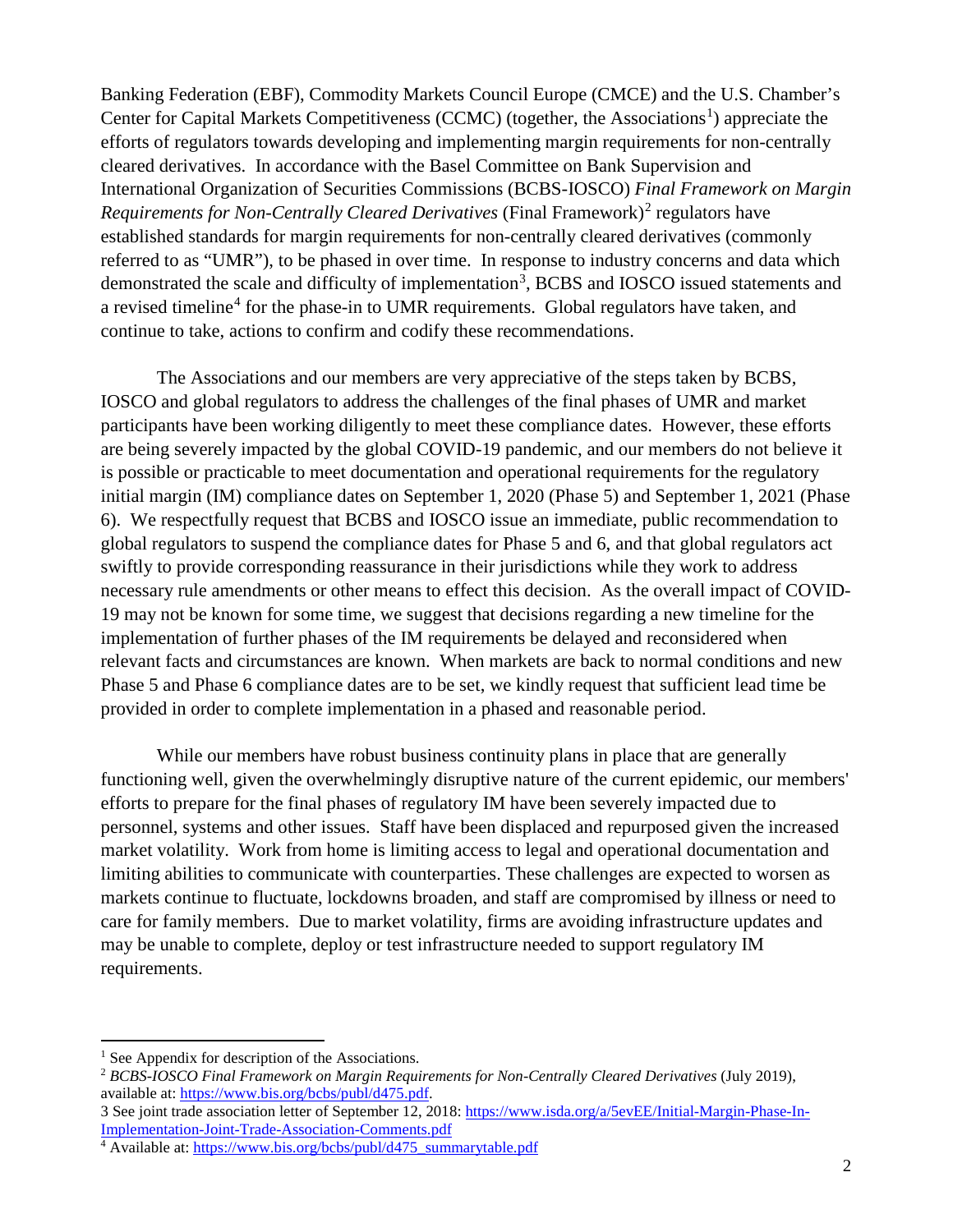Although the next regulatory deadline is September 2020, there are critical near-term deadlines during Q2 – particularly in respect of custodial onboarding – which will be impacted and have a knock-on effect on the ability of Phase 5 firms to meet the September deadline. Additionally, while firms need to complete custodian documentation, the custodians are subject to the same strained working conditions as the firms coming into scope. We note that the ability of global custodians to facilitate client onboarding is already being impaired, extending further the lengthy process to establish compliant custodial accounts. Similar challenges are likely to affect the availability of vendors which provide services critical to IM implementation.

Our members are also concerned about the electronic execution of agreements. Electronic execution is a means of signing virtually rather than by way of a usual 'wet ink' signature which is scanned and exchanged. Electronically-executed agreements may not be enforceable in every counterparty jurisdiction (as a matter of local company law) and would need to be diligenced on a case-by-case basis. Therefore, given the industry is almost entirely working from home at present, getting documents physically signed and scanned could pose an obstacle to the timely execution of regulatory IM documents by all contracting parties.

In current circumstances, operational teams are working at full capacity to ensure proper business continuity. Run-the-institution activities have full priority over change-the-institution activities. On this basis, it will be very challenging for the industry to complete steps necessary to comply with UMR even prior to IM exchange, including average aggregate notional calculations and computation tools for margins. Without action by global regulators, it is almost certain that sections of the market would get shut out, increasing risk to investors.

During this volatile period, our members are deeply focused on the management of market and credit risk. We believe that efforts to minimize losses from the current crisis should take precedence over preparations to address the potential risk of future exposure from small market participants. Moreover, we emphasize that, if during this historically volatile time, firms divert internal resources away from managing their risk and portfolios and instead focus on implementation of UMR, investors may be adversely affected. In the meantime, the exchange of regulatory IM amongst the largest market participants will continue to mitigate systemically important derivatives market exposures<sup>[5](#page-2-0)</sup>.

We acknowledge and appreciate that global regulators have already taken steps to rapidly and proactively address the unprecedented market volatility and engage with the industry on its impact to their continued operations and ability to provide critical access to the financial markets, including the derivatives markets, for investment and risk mitigation. Without timely and, to the greatest extent possible, globally consistent regulatory action in respect of UMR, there will be insurmountable hurdles to implementation for many market participants, limiting access to the

<span id="page-2-0"></span><sup>|&</sup>lt;br>5 <sup>5</sup>Initial margin requirements already cover 97% of the U.S. portion of the global market. (See statement of CFTC Chairman Heath P. Tarbert in Support of Extending Relief for Initial Margin Requirements for Uncleared Swaps, on March 18, 2020[: https://www.cftc.gov/PressRoom/SpeechesTestimony/tarbertstatement031820.](https://www.cftc.gov/PressRoom/SpeechesTestimony/tarbertstatement031820)) We further note that data from a quantitative study conducted by ISDA in 2018 shows that up to 78% of counterparty relationships subject to IM in the final phases are unlikely to be required to exchange any IM two years into their regulatory obligations.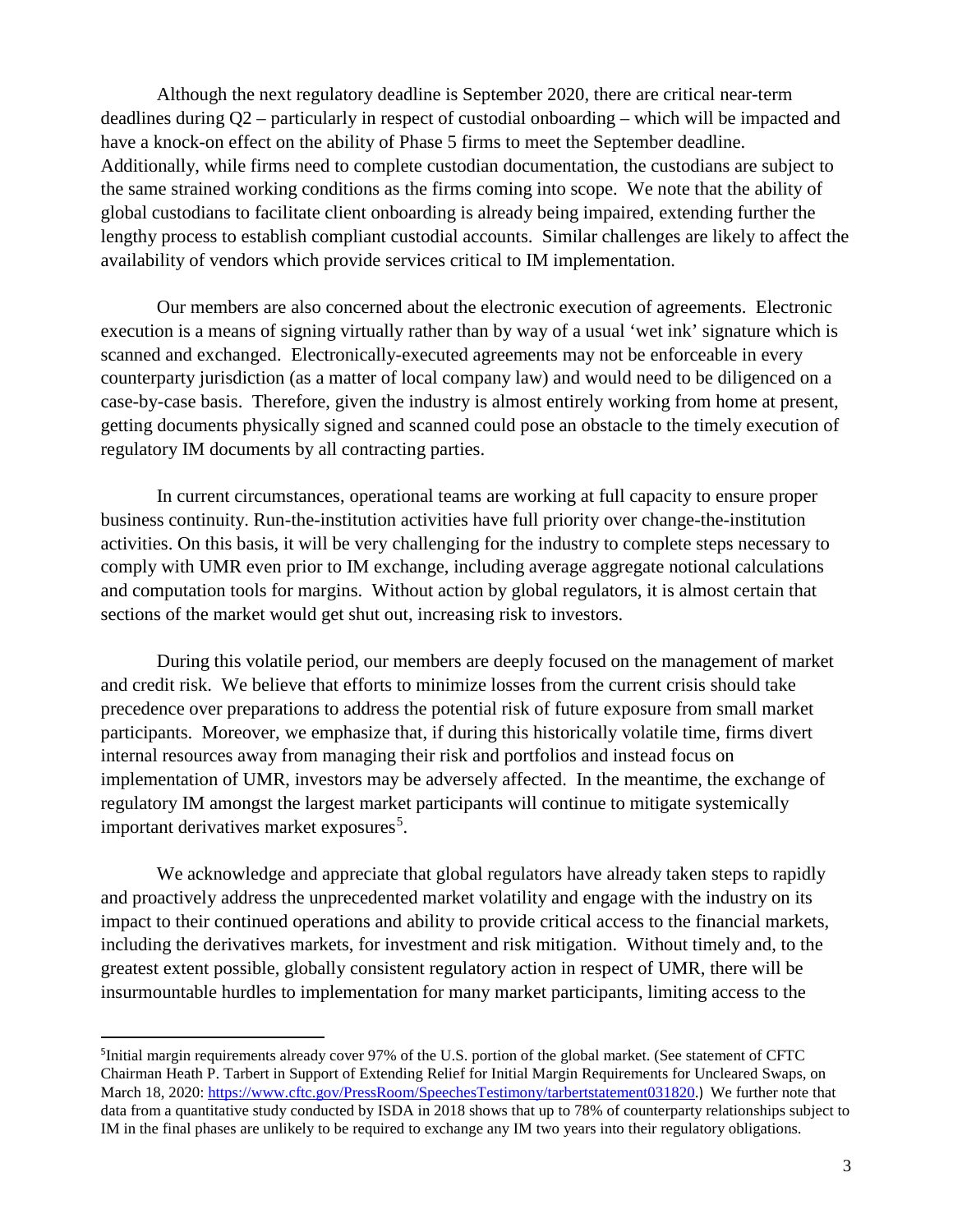derivatives market at a time when they are most greatly needed to hedge financial risk, including related market volatility.

We thank you in advance for your consideration of this important matter and are happy to provide further information or engage in dialogue which would be helpful to this purpose.

Sincerely,

U es

Scott O'Malia Chief Executive Officer **ISDA**

 $5952$ 

Kenneth E. Bentsen, Jr. CEO & President, **SIFMA** CEO of **GFMA**

/s/

David Lynch Chief Executive Officer **AFMA**

/s/

Bryan N. Corbett President and Chief Executive Officer **Managed Funds Association**

Tanguy van de Werve Director General **EFAMA**

Apres Of

James Kemp Managing Director **Global Foreign Exchange Division, GFMA**

ack

Jack Inglis Chief Executive Officer **AIMA**

/s/

Gail C. Bernstein General Counsel **Investment Adviser Association**

/s/

Sarah A. Bessin Associate General Counsel **Investment Company Institute**

Carl B. Wilkerson

Carl B. Wilkerson Vice President & Chief Counsel-Securities **American Council of Life Insurers**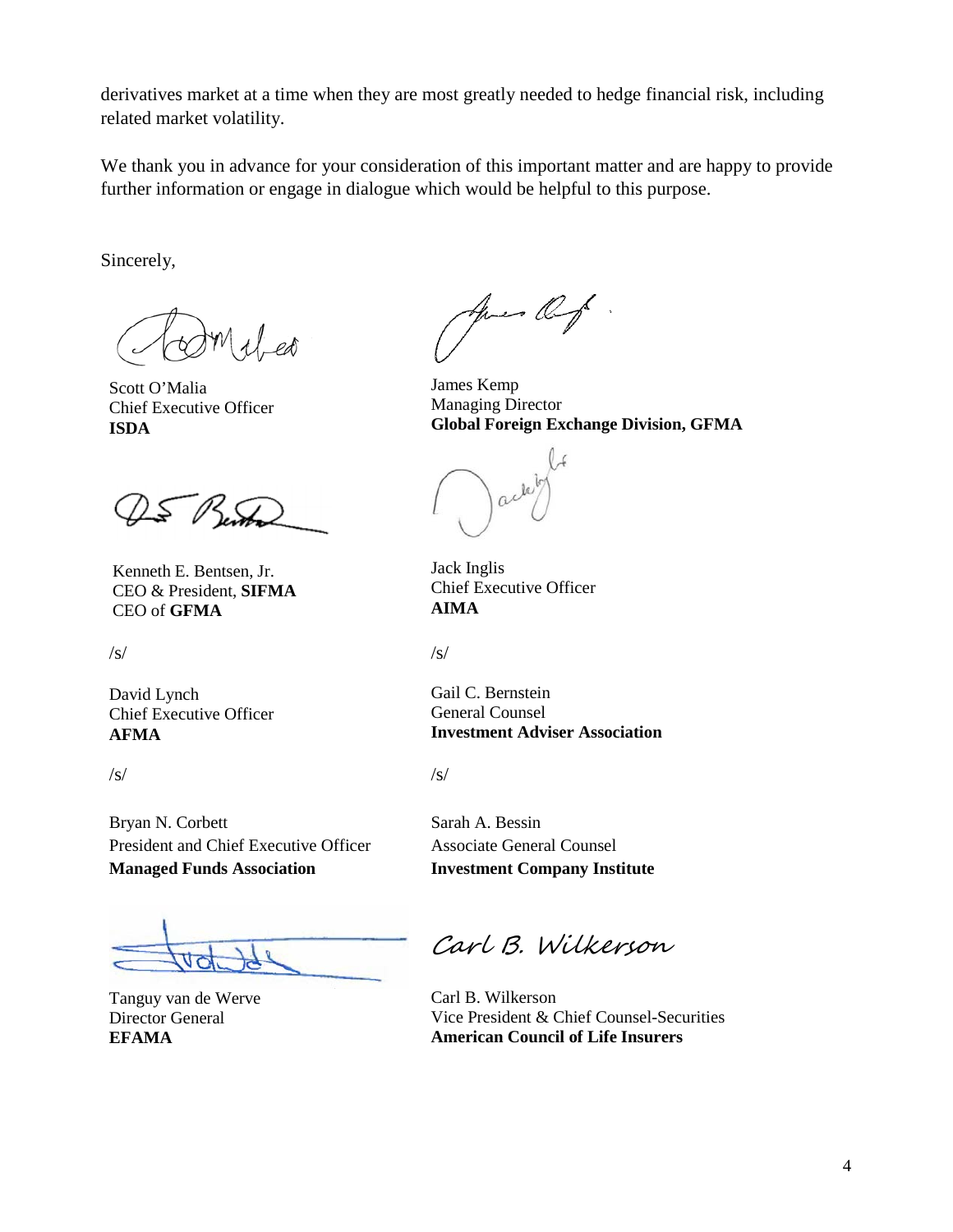Rick Watson Managing Director, Head of Capital Markets, Membership and Events **AFME**

funty D. Kees

Timothy Adams President and CEO **Institute of International Finance**

Martin Scheck Chief Executive **ICMA**

Dicharden Koth

Michaela Koller Director General **Insurance Europe**

 $\mathcal{U}$ 

Tom Quaadman Executive Vice President **Center for Capital Markets Competitiveness U.S. Chamber of Commerce**

The Se

Mark Austen Chief Executive Officer **Asia Securities Industry & Financial Markets Association**

Timothy W. Cameron, Esq. **Asset Management Group** – Head and, Managing Director **Securities Industry and Financial Markets Association**

Briger Alichere

Chief Executive Officer **Institute of International Bankers**

Samina Anwar Chair, **CMCE Executive Committee**

Wim Mijs Chief Executive Officer **European Banking Federation**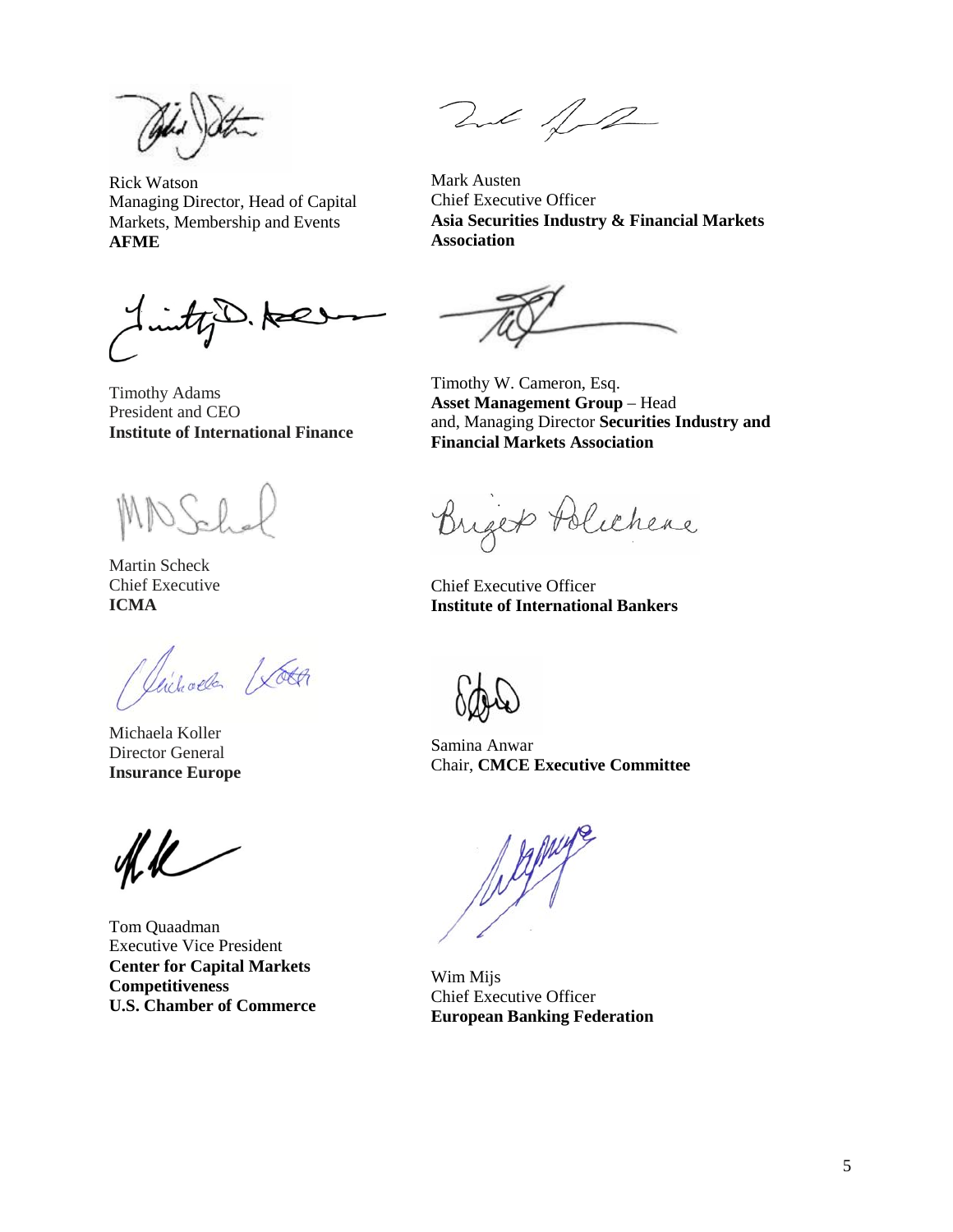## **cc:**

| <b>Authority</b>                                        | <b>Jurisdiction</b>   |
|---------------------------------------------------------|-----------------------|
| <b>Australian Prudential Regulatory Authority</b>       | Australia             |
| <b>Australian Securities and Investments Commission</b> | Australia             |
| Authorité des Marchés Financiers                        | France                |
| <b>Authoriteit Financiele Markten</b>                   | Netherlands           |
| Autorité de Contrôle Prudentiel et de Résolution        | France                |
| <b>Banco Central Do Brasil</b>                          | <b>Brazil</b>         |
| Banco de Mexico                                         | Mexico                |
| Bangko Sentral ng Pilipinas                             | Philippines           |
| <b>Bank Indonesia</b>                                   | Indonesia             |
| Bank Negara Malaysia                                    | Malaysia              |
| <b>Bank of England</b>                                  | United Kingdom        |
| <b>Bank of France</b>                                   | France                |
| <b>Bank of Italy</b>                                    | Italy                 |
| Bank of Japan                                           | Japan                 |
| <b>Bank of Korea</b>                                    | Korea                 |
| <b>Bank of Spain</b>                                    | Spain                 |
| <b>Bank of Thailand</b>                                 | Thailand              |
| Board of Governors of the Federal Reserve System        | <b>United States</b>  |
| <b>Canadian Securities Administrators</b>               | Canada                |
| China Banking Regulatory Commission                     | China                 |
| Comisión Nacional de Valores                            | Argentina             |
| De Nederlandsche Bank                                   | Netherlands           |
| Deutsche Bundesbank                                     | Germany               |
| Europaische Zentralbank                                 | Germany               |
| <b>European Banking Authority</b>                       | Europe                |
| <b>European Central Bank</b>                            | Europe                |
| <b>European Commission</b>                              | Europe                |
| European Insurance & Occupational Pensions Authority    | Europe                |
| European Parliament                                     | Europe                |
| European Securities and Markets Authority               | Europe                |
| Farm Credit Administration                              | <b>United States</b>  |
| <b>Federal Deposit Insurance Corporation</b>            | <b>United States</b>  |
| Federal Financial Supervisory Authority (BaFin)         | Germany               |
| <b>Federal Housing Finance Agency</b>                   | <b>United States</b>  |
| <b>Financial Conduct Authority</b>                      | United Kingdom        |
| <b>Financial Services Commission</b>                    | Korea                 |
| <b>Financial Supervisory Service</b>                    | Korea                 |
| Her Majesty's Treasury                                  | <b>United Kingdom</b> |
| Hong Kong Monetary Authority                            | Hong Kong             |
| Japan Financial Services Agency                         | Japan                 |
| Monetary Authority of Singapore                         | Singapore             |
| <b>National Futures Association</b>                     | <b>United States</b>  |
| Office of the Superintendent of Financial Institutions  | Canada                |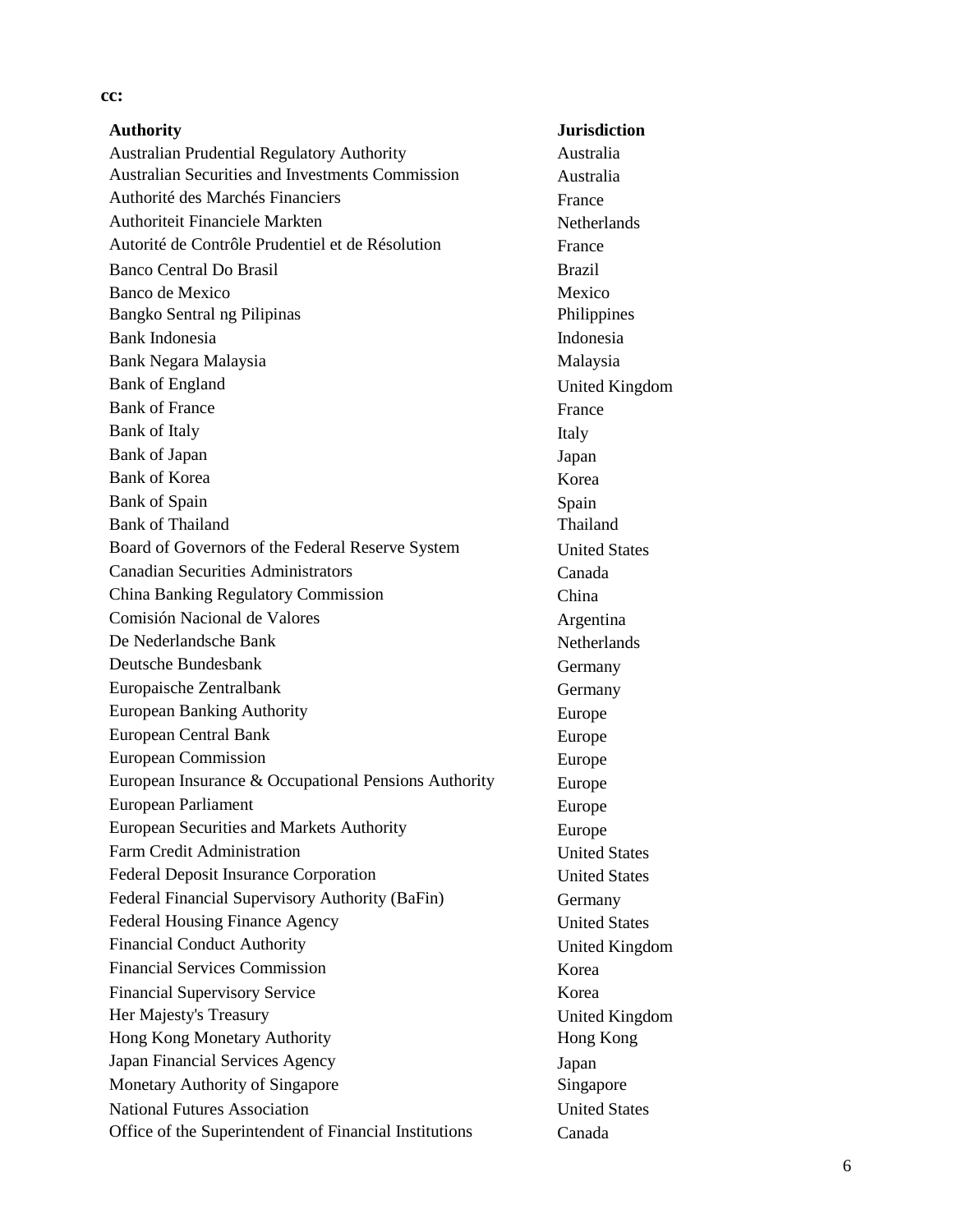| Reserve Bank of Australia                            | Australia            |
|------------------------------------------------------|----------------------|
| Reserve Bank of India                                | India                |
| Reserve Bank of New Zealand                          | New Zealand          |
| Securities and Exchange Board of India               | India                |
| Securities and Futures Commission of Hong Kong       | Hong Kong            |
| <b>Securities Commission Malaysia</b>                | Malaysia             |
| South African Reserve Bank Prudential Authority      | South Africa         |
| Swiss Financial Market Supervisory Authority (FINMA) | Switzerland          |
| The Central Bank of the Russian Federation           | Russia               |
| The People's Bank of China                           | China                |
| <b>Trésor Public</b>                                 | France               |
| U.S. Commodity Futures Trading Commission            | <b>United States</b> |
| U.S. Department of the Treasury                      | <b>United States</b> |
| U.S. Securities and Exchange Commission              | <b>United States</b> |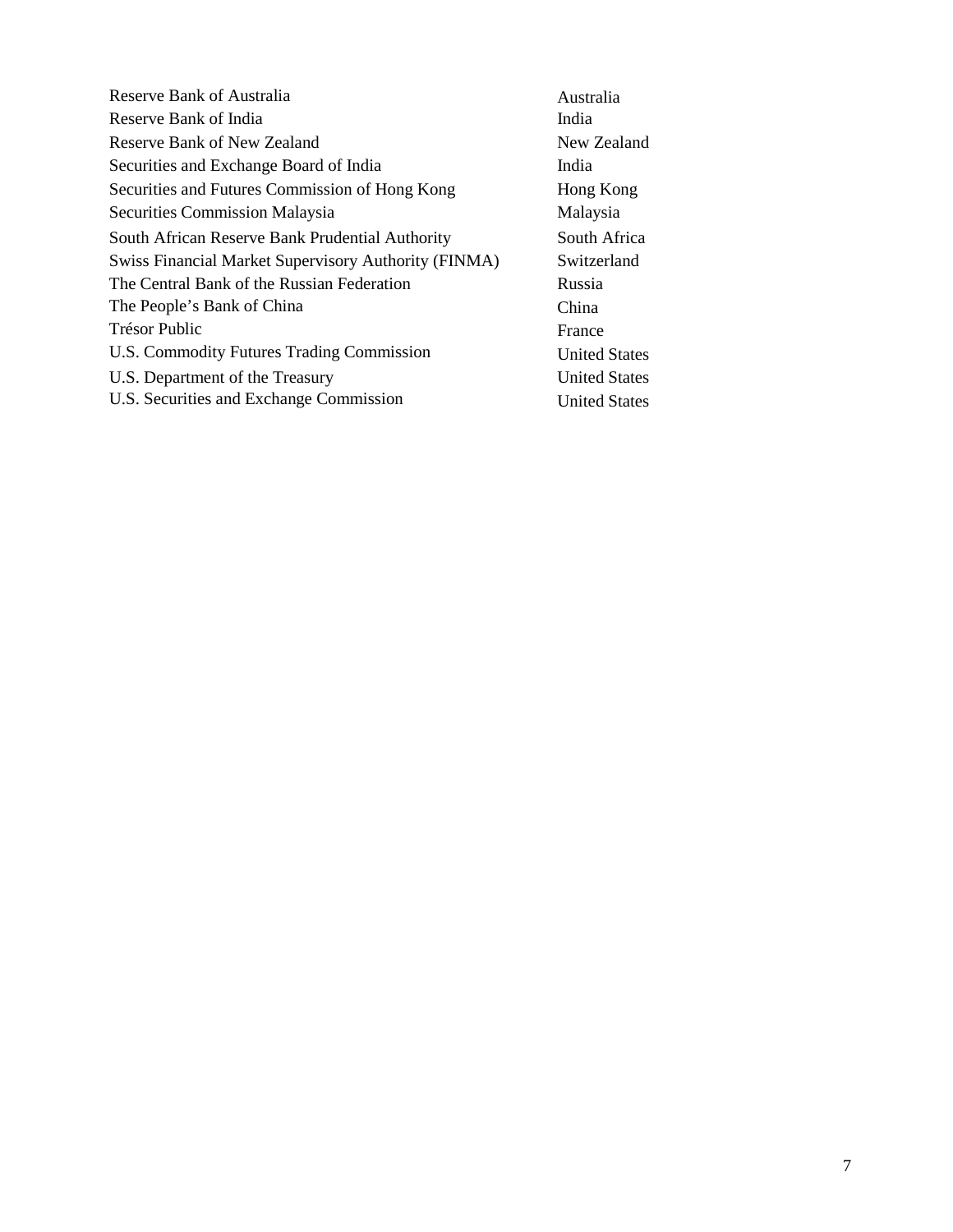## **APPENDIX: About the Associations**

Since 1985, **ISDA** has worked to make the global derivatives markets safer and more efficient. Today, ISDA has more than 900 member institutions from 73 countries. These members comprise a broad range of derivatives market participants, including corporations, investment managers, government and supranational entities, insurance companies, energy and commodities firms, and international and regional banks. In addition to market participants, members also include key components of the derivatives market infrastructure, such as exchanges, intermediaries, clearing houses and repositories, as well as law firms, accounting firms and other service providers. Information about ISDA and its activities is available on the Association's website: [www.isda.org.](http://www.isda.org/) Follow us on Twitter @ISDA.

**SIFMA** is the leading trade association for broker-dealers, investment banks and asset managers operating in the U.S. and global capital markets. On behalf of our industry's nearly 1 million employees, we advocate on legislation, regulation and business policy, affecting retail and institutional investors, equity and fixed income markets and related products and services. We serve as an industry coordinating body to promote fair and orderly markets, informed regulatory compliance, and efficient market operations and resiliency. We also provide a forum for industry policy and professional development. SIFMA, with offices in New York and Washington, D.C., is the U.S. regional member of the Global Financial Markets Association (GFMA). For more information, visit [http://www.sifma.org.](http://www.sifma.org/)

**GFMA** represents the common interests of the world's leading financial and capital market participants, to provide a collective voice on matters that support global capital markets. We advocate on policies to address risks that have no borders, regional market developments that impact global capital markets, and policies that promote efficient cross-border capital flows to end users by efficiently connecting savers and borrowers, benefiting broader global economic growth. The Association for Financial Markets in Europe (AFME) in London, Brussels and Frankfurt, the Asia Securities Industry & Financial Markets Association (ASIFMA) in Hong Kong and the Securities Industry and Financial Markets Association (SIFMA) in New York and Washington are, respectively, the European, Asian and North American members of GFMA.

The **GFXD** was formed in co-operation with the Association for Financial Markets in Europe (AFME), the Securities Industry and Financial Markets Association (SIFMA) and the Asia Securities Industry and Financial Markets Association (ASIFMA). Its members comprise 25 global foreign exchange market participants, collectively representing a significant portion of the FX inter-dealer market. Both the GFXD and its members are committed to ensuring a robust, open and fair FX marketplace and welcome the opportunity for continued dialogue with global regulators. Learn more about the GFXD at: [www.gfma.org/foreign-exchange/](https://www.gfma.org/foreign-exchange/)

The **IAA** is the largest organization dedicated to advancing the interests of investment advisers registered with the Securities and Exchange Commission. For more than 80 years, the IAA has been advocating for advisers before Congress and U.S. and global regulators, promoting best practices and providing education and resources to empower advisers to effectively serve their clients, the capital markets, and the U.S. economy. The IAA's member firms manage more than \$25 trillion in assets for a wide variety of individual and institutional clients, including pension plans, trusts, mutual funds, private funds, endowments, foundations, and corporations. For more information, please visit [www.investmentadviser.org.](http://www.investmentadviser.org/)

The Australian Financial Markets Association (**AFMA**) represents the interests of over 110 participants in Australia's wholesale banking and financial markets. Our members include Australian and foreign-owned banks, securities companies, treasury corporations, traders across a wide range of markets and industry service providers. Our members are the major providers of services to Australian businesses and retail investors who use the financial markets.

**AIMA** is the global representative of the alternative investment industry, with more than 1,900 corporate members in over 60 countries. AIMA's fund manager members collectively manage more than \$2 trillion in assets. AIMA draws upon the expertise and diversity of its membership to provide leadership in industry initiatives such as advocacy, policy and regulatory engagement, educational programs and sound practice guides. AIMA works to raise media and public awareness of the value of the industry.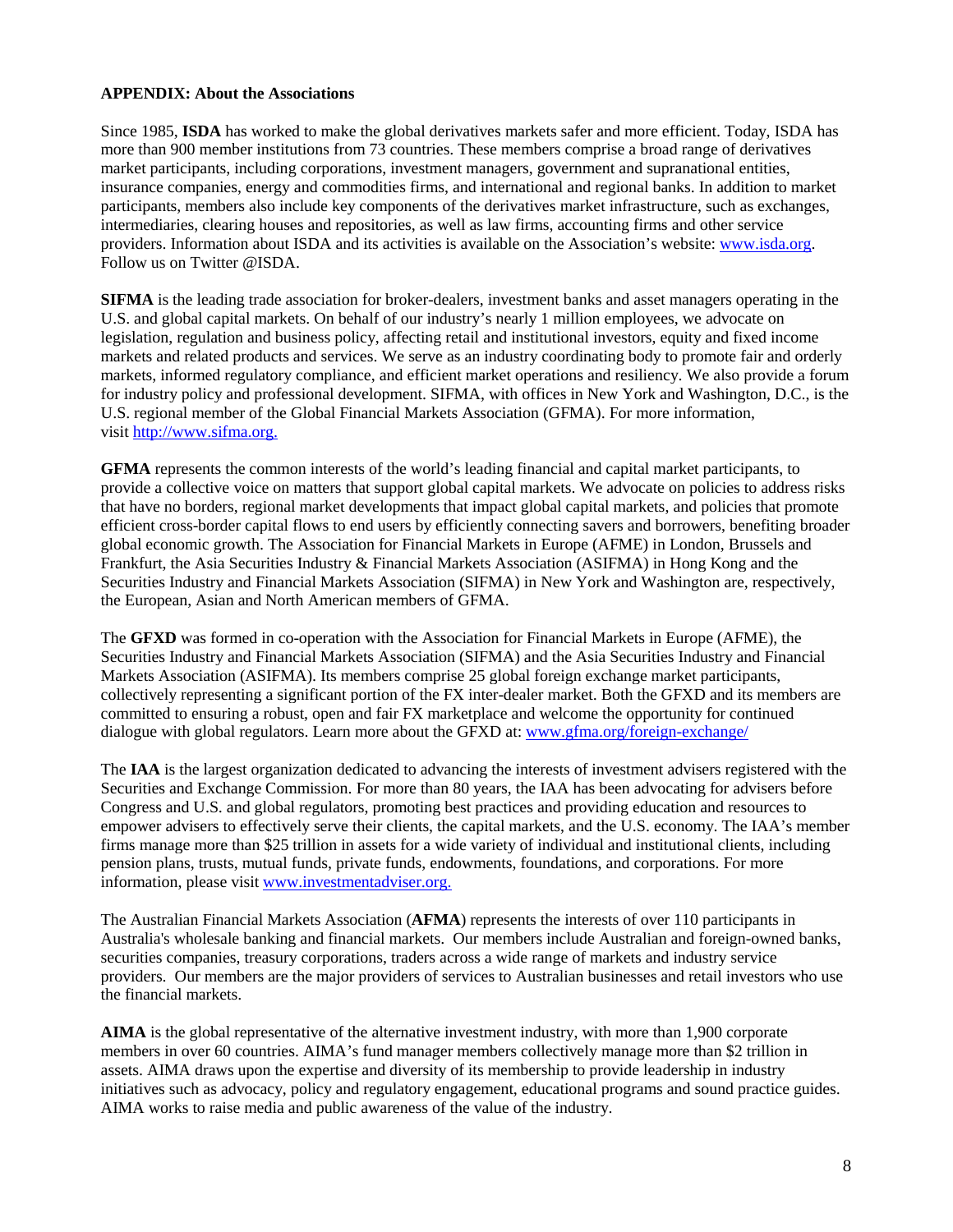**EFAMA** is the voice of the European investment management industry, representing 28 member associations and 59 corporate members. At end 2019, total net assets of European investment funds reached EUR 17.8 trillion. These assets were managed by close to 34,200 UCITS (Undertakings for Collective Investments in Transferable Securities) and 29,000 AIFs (Alternative Investment Funds). More information available at [www.efama.org.](https://urldefense.proofpoint.com/v2/url?u=http-3A__www.efama.org&d=DwQGaQ&c=euGZstcaTDllvimEN8b7jXrwqOf-v5A_CdpgnVfiiMM&r=xEasF52fFhbh68XSV7xhVNb1P7NPzxB-LKlYbpuSvA8&m=puGsbE1aW-HptQkmD7QUvxikBzHM3JNhC18WtnJSWLc&s=D9VN1kTfcJrb1ulApffcVOk8KkV-a5ZiUdr9zargBC0&e=)

The **[Investment Company Institute](https://www.ici.org/)** (ICI) is the leading association representing regulated funds globally, including mutual funds, exchange-traded funds (ETFs), closed-end funds, and unit investment trusts (UITs) in the United States, and similar funds offered to investors in jurisdictions worldwide. ICI seeks to encourage adherence to high ethical standards, promote public understanding, and otherwise advance the interests of funds, their shareholders, directors, and advisers. ICI's members manage total assets of US\$25.2 trillion in the United States, serving more than 100 million US shareholders, and US\$7.7 trillion in assets in other jurisdictions. ICI carries out its international work through **[ICI Global](https://www.iciglobal.org/iciglobal)**, with offices in London, Hong Kong, and Washington, DC.

The American Council of Life Insurers (**ACLI**) advocates on behalf of 280 member companies dedicated to providing products and services that promote consumers' financial and retirement security. 90 million American families depend on our members for life insurance, annuities, retirement plans, long-term care insurance, disability income insurance, reinsurance, dental and vision and other supplemental benefits. ACLI represents member companies in state, federal and international forums for public policy that supports the industry marketplace and the families that rely on life insurers' products for peace of mind. ACLI members represent 94 percent of industry assets in the United States.

The Institute of International Bankers (**IIB**) is the only national association devoted exclusively to representing and advancing the interests of the international banking community in the United States. Its membership is comprised of internationally headquartered banking and financial institutions from over 35 countries around the world doing business in the United States. The IIB's mission is to help resolve the many special legislative, regulatory, tax and compliance issues confronting internationally headquartered institutions that engage in banking, securities and other financial activities in the United States. Through its advocacy efforts the IIB seeks results that are consistent with the U.S. policy of national treatment and appropriately limit the extraterritorial application of U.S. laws to the global operations of its member institutions. Further information is available at [www.iib.org.](http://www.iib.org/)

Managed Funds Association **(MFA)** represents the global alternative investment industry and its investors by advocating for sound industry practices and public policies that foster efficient, transparent, and fair capital markets. MFA, based in Washington, DC, is an advocacy, education and communications organization established to enable hedge fund and managed futures firms in the alternative investment industry to participate in public policy discourse, share best practices and learn from peers, and communicate the industry's contributions to the global economy. MFA members help pension plans, university endowments, charitable organizations, qualified individuals and other institutional investors to diversify their investments, manage risk and generate attractive returns over time. MFA has cultivated a global membership and actively engages with regulators and policy makers in Asia, Europe, North and South America, and many other regions where MFA members are market participants.

**ASIFMA** is an independent, regional trade association with over 125 member firms comprising a diverse range of leading financial institutions from both the buy and sell side, including banks, asset managers, law firms and market infrastructure service providers. Together, we harness the shared interests of the financial industry to promote the development of liquid, deep and broad capital markets in Asia. ASIFMA advocates stable, innovative, competitive and efficient Asian capital markets that are necessary to support the region's economic growth. We drive consensus, advocate solutions and effect change around key issues through the collective strength and clarity of one industry voice. Our many initiatives include consultations with regulators and exchanges, development of uniform industry standards, advocacy for enhanced markets through policy papers, and lowering the cost of doing business in the region. Through the [GFMA](http://www.gfma.org/) alliance wit[h SIFMA](http://www.sifma.org/) in the United States and [AFME](http://www.afme.eu/) in Europe, ASIFMA also provides insights on global best practices and standards to benefit the region.

**AFME** (Association for Financial Markets in Europe) advocates for deep and integrated European capital markets which serve the needs of companies and investors, supporting economic growth and benefiting society. AFME is